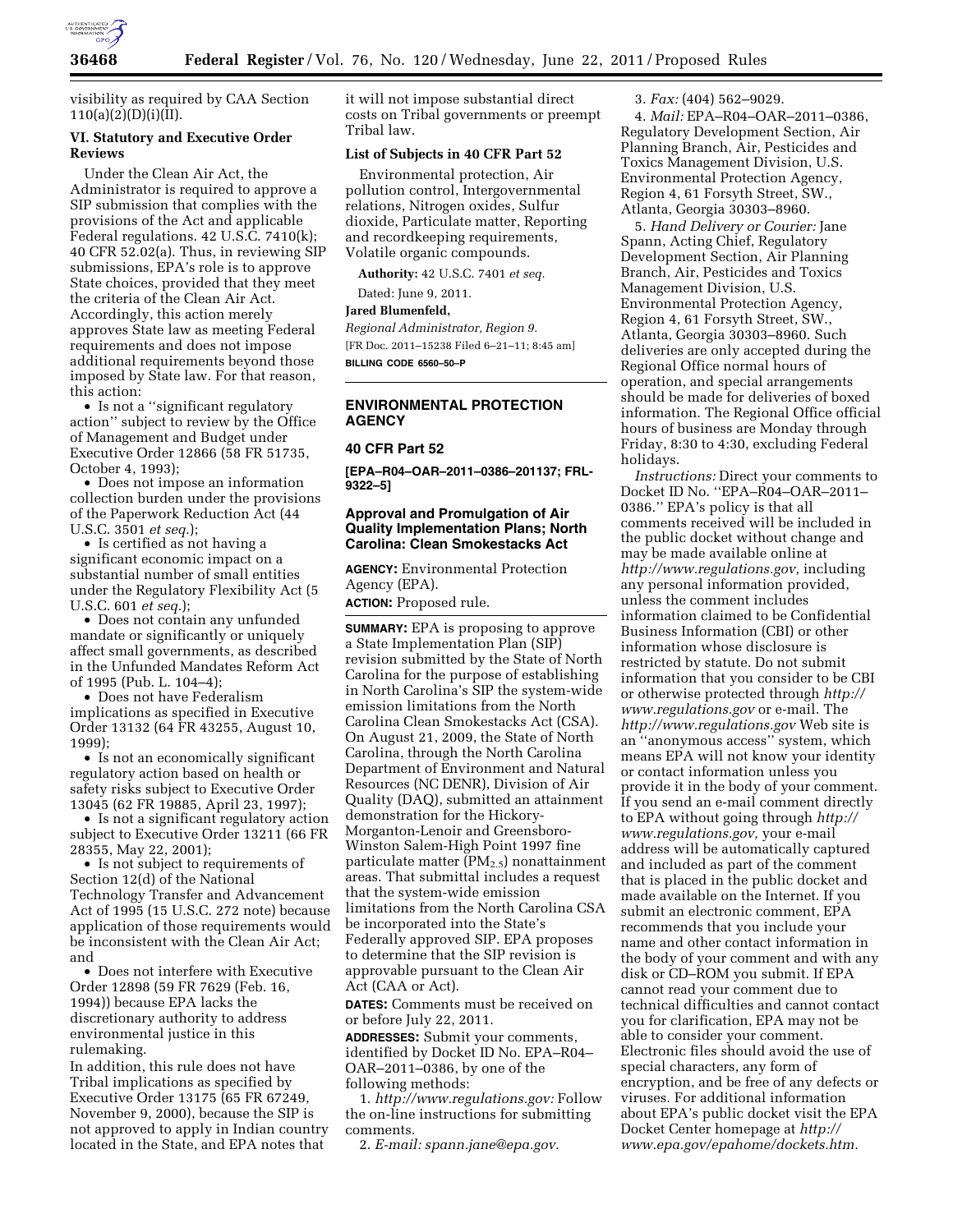*Docket:* All documents in the electronic docket are listed in the *<http://www.regulations.gov>* index. Although listed in the index, some information is not publicly available, *i.e.,* CBI or other information whose disclosure is restricted by statute. Certain other material, such as copyrighted material, is not placed on the Internet and will be publicly available only in hard copy form. Publicly available docket materials are available either electronically in *[http://](http://www.regulations.gov) [www.regulations.gov](http://www.regulations.gov)* or in hard copy at the Regulatory Development Section, Air Planning Branch, Air, Pesticides and Toxics Management Division, U.S. Environmental Protection Agency, Region 4, 61 Forsyth Street, SW., Atlanta, Georgia 30303–8960. EPA requests that, if at all possible, you contact the person listed in the **FOR FURTHER INFORMATION CONTACT** section to schedule your inspection. The Regional

Office's official hours of business are Monday through Friday, 8:30 to 4:30, excluding Federal holidays.

**FOR FURTHER INFORMATION CONTACT:** Joel Huey or Nacosta C. Ward, Regulatory Development Section, Air Planning Branch, Air, Pesticides and Toxics Management Division, U.S. Environmental Protection Agency, Region 4, 61 Forsyth Street, SW., Atlanta, Georgia 30303–8960. Mr. Huey may be reached by phone at (404) 562– 9104. Mr. Huey can also be reached via electronic mail at *[huey.joel@epa.gov](mailto:huey.joel@epa.gov)*. Ms. Ward may be reached by phone at (404) 562–9140 or via electronic mail at *[ward.nacosta@epa.gov](mailto:ward.nacosta@epa.gov)*.

## **SUPPLEMENTARY INFORMATION:**

### **Table of Contents**

- I. What action is EPA proposing to take?
- II. What is the background of North Carolina's CSA?
- III. What are the general requirements of North Carolina's CSA?
- IV. Why is EPA proposing this action?
- V. Proposed Action
- VI. Statutory and Executive Order Reviews

### **I. What action is EPA proposing to take?**

EPA is proposing to approve a revision to the North Carolina SIP to incorporate the system-wide emission limitations (or caps) from the State's CSA. The specific provisions being incorporated into the SIP are paragraphs (a) through (e) of Section 1 of Session Law 2002–4, Senate Bill 1078 (hereafter ''Senate Bill 1078'') enacted June 20, 2002. This proposed approval does not include incorporation into the North Carolina SIP of paragraphs (f) through (j) of Section 1 of Senate Bill 1078 nor any of Section 2 of Senate Bill 1078. Please refer to the docket for this rulemaking for the complete text of these provisions.

### **II. What is the background of North Carolina's CSA?**

In June 2002, the General Assembly of North Carolina, Session 2001, passed Session Law 2002–4, also known as Senate Bill 1078. This legislation, entitled *''An Act to Improve Air Quality in the State by Imposing Limits on the Emission of Certain Pollutants from Certain Facilities that Burn Coal to Generate Electricity and to Provide for Recovery by Electric Utilities of the Costs of Achieving Compliance with Those Limits,''* requires significant actual emission reductions from coalfired power plants in North Carolina. The State expected that emission reductions from the CSA would have significant health benefits for the citizens of North Carolina and other states.

North Carolina's CSA includes a schedule of system-wide caps on emissions of nitrogen oxides  $(NO<sub>x</sub>)$  and sulfur dioxide  $(SO<sub>2</sub>)$  from coal-fired power plants in the State, the first of which became effective in 2007. The State expected the resulting emission reductions would serve as a significant step towards meeting the 1997 PM<sub>2.5</sub> and 8-hour ozone national ambient air quality standards (NAAQS), among other NAAQS, improving visibility in the mountains and other scenic vistas,

and reducing acid rain. Reducing  $NO<sub>x</sub>$ and  $SO<sub>2</sub>$  emissions, using certain technologies, also has the co-benefit of reducing mercury emissions. EPA notes that all areas in the State that were designated nonattainment for the 1997 PM2.5 and 8-hour ozone NAAQS are now attaining the standards. Although the Hickory-Morganton-Lenoir and Greensboro-Winston Salem-High Point nonattainment areas for the 1997  $PM_{2.5}$ NAAQS have not yet been redesignated to attainment, EPA determined that these areas had attaining data based on the three-year period 2006–2008.1 Also, although the Charlotte 1997 8-hour ozone nonattainment area is still designated nonattainment, EPA has issued a proposed determination that the Area has attaining data based on the 2008–2010 design value period. *See* 76 FR 20293 (April 12, 2011). North Carolina has identified the CSA as part of its plan to attain and maintain the NAAQS. Because North Carolina is relying on emissions reductions from the CSA to demonstrate attainment and maintenance for certain areas in the State, North Carolina is now formally seeking that the CSA be included in the SIP so that the CSA's requirements may be considered ''permanent and enforceable.''

### **III. What are the general requirements of North Carolina's CSA?**

North Carolina's CSA applies to the two investor-owned public utilities in North Carolina that own or operate coalfired generating units with the capacity to generate 25 or more megawatts of electricity: Progress Energy Carolinas, Inc. (Progress Energy) and Duke Power, a division of Duke Energy Corporation (Duke Energy). Although the emission caps apply collectively to each investorowned public utility, the CSA has no provision for the trading of pollution credits from one utility to another. Tables 1 and 2 below summarize the schedule for implementation of the  $NO<sub>x</sub>$ and SO2 emission caps required by the CSA.

# TABLE 1—NO<sub>X</sub> EMISSION CAPS FOR INVESTOR-OWNED PUBLIC UTILITIES THAT OWN OR OPERATE COAL-FIRED GENERATING UNITS

| Investor-owned public utilities that collectively emitted in calendar year | Collective calendar year emission            | Collective calendar year emission        |
|----------------------------------------------------------------------------|----------------------------------------------|------------------------------------------|
| 2000                                                                       | caps beginning January 1, 2007               | caps beginning January 1, 2009           |
|                                                                            | $\frac{1}{2}$ 35,000 tons of NO <sub>X</sub> | $\vert$ 31,000 tons of NO <sub>x</sub> . |
|                                                                            | 25,000 tons of $NO_{x}$                      | Unchanged from 2007 cap.                 |

<sup>1</sup>EPA's determination that the Hickory-Morganton-Lenoir and Greensboro-Winston Salem-High Point PM2.5 nonattainment areas have attained the 1997 PM<sub>2.5</sub> NAAQS is not equivalent to the

redesignation of the areas to attainment. The designation status of the areas remains nonattainment for the 1997 PM2.5 NAAQS until such time as EPA determines that the areas meet all

of the CAA requirements for redesignation to attainment. See 75 FR 54 (January 4, 2010) and 75 FR 230 (January 5, 2010), respectively.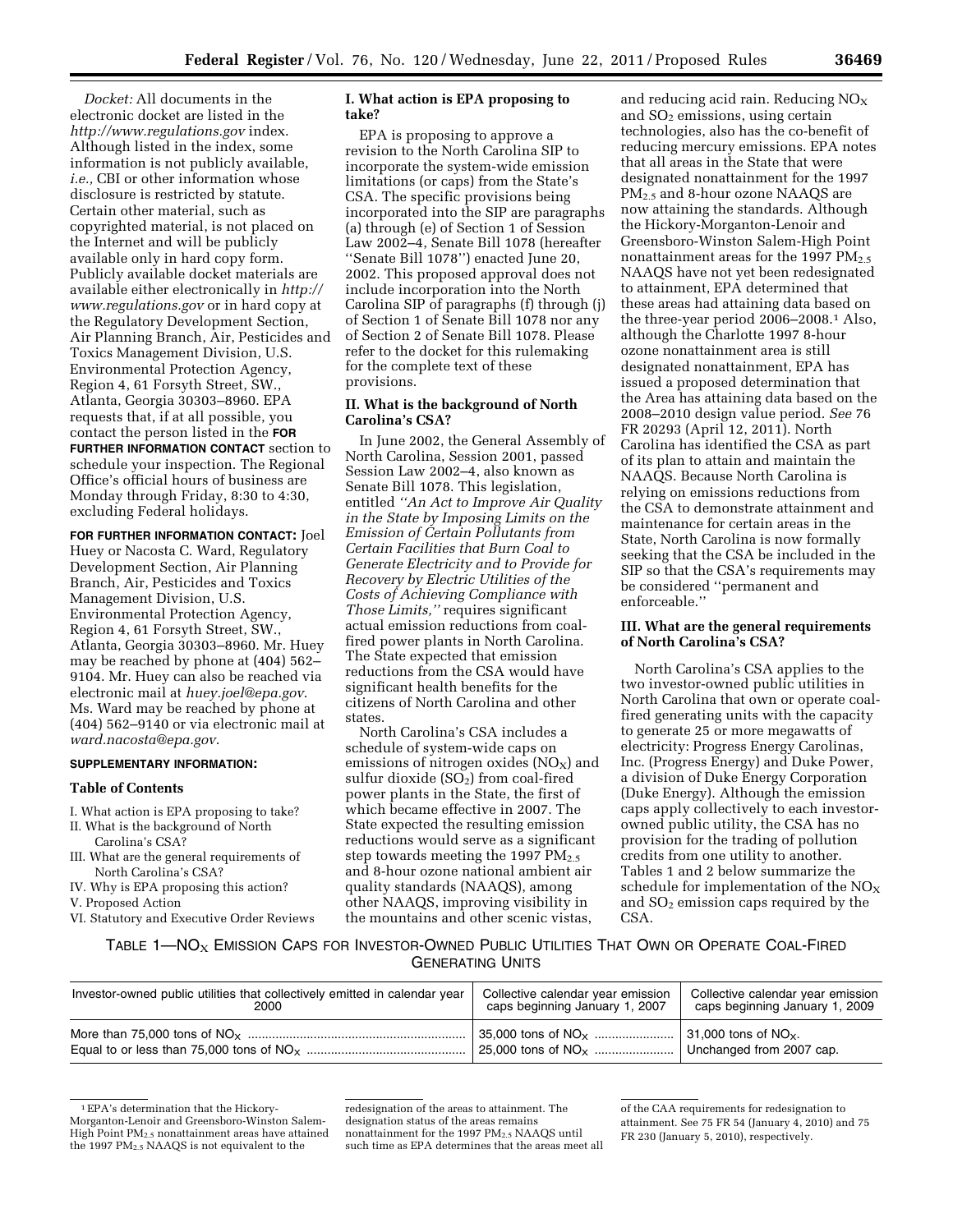# TABLE 2—SO2 EMISSION CAPS FOR INVESTOR-OWNED PUBLIC UTILITIES THAT OWN OR OPERATE COAL-FIRED GENERATING UNITS

| Investor-owned public utilities that collectively emitted in calendar year | Collective calendar year emission | Collective calendar year emission |
|----------------------------------------------------------------------------|-----------------------------------|-----------------------------------|
| 2000                                                                       | caps beginning January 1, 2009    | caps beginning January 1, 2013    |
|                                                                            | 150,000 tons of $SO_2$            | 80,000 tons of SO <sub>2</sub> .  |
|                                                                            |                                   | 150,000 tons of SO <sub>2</sub> . |

According to documentation submitted by North Carolina, applicable utilities in North Carolina subject to the CSA must: (1) Reduce actual emissions of  $NO<sub>X</sub>$  from 245,000 tons in 1998 to 56,000 tons by 2009 (a 77 percent

reduction); and (2) reduce actual  $SO<sub>2</sub>$ emissions from 489,000 tons in 1998 to 250,000 tons by 2009 (a 49 percent reduction) and to 130,000 tons by 2013 (a 73 percent reduction). This represents about a one-third reduction of the total

 $NO<sub>X</sub>$  emissions and a one-half reduction of the total  $SO<sub>2</sub>$  emissions from all sources in North Carolina. Table 3 below lists the coal-fired power plants in North Carolina subject to the CSA.

## TABLE 3—COAL-FIRED POWER PLANTS SUBJECT TO NORTH CAROLINA'S CSA

| Plant                                               | Parent company | Location                                                                                                                                                                                 |
|-----------------------------------------------------|----------------|------------------------------------------------------------------------------------------------------------------------------------------------------------------------------------------|
| Allen<br><b>Buck</b><br>Lee<br>Mavo<br>Weatherspoon |                | Belmont.<br><b>Walnut Cove.</b><br>Salisbury.<br>Cliffside.<br>Eden.<br>Terrell.<br>Mount Holly.<br>Arden.<br>Moncure.<br>Goldsboro.<br>Roxboro.<br>Semora.<br>Wilmington.<br>Lumberton. |

As noted above, this proposed approval does not include incorporation into the North Carolina SIP paragraphs (f) through (j) of Section 1 of Senate Bill 1078. These provisions of the State's law, which North Carolina did not request to be incorporated into the State's Federally-approved SIP, stipulate requirements regarding several aspects of implementation of the CSA. In brief, those requirements provide that: (1) Affected utilities may determine how compliance with the collective emissions limitations may be achieved and that CSA does not alter obligations to comply with any other Federal or state law or the authority of the Commission to impose specific limitations on the emissions of  $NO<sub>x</sub>$  and  $SO<sub>2</sub>$ ; (2) a subject emission unit shall remain subject to the collective emissions limitations whether or not it continues to be owned or operated by an investor-owned public utility; (3) any permit or modified permit issued for a subject unit shall include conditions that provide for testing, monitoring, record keeping, and reporting adequate to assure compliance with the CSA requirements; (4) the Governor may enter into an agreement with an investor-owned public utility for the purpose of transferring to the State any

trading program emission allowances that result from compliance with the CSA; and (5) a subject investor-owned public utility shall submit to the State an annual verified statement providing details of activities related to compliance with CSA. As also noted above, this proposed approval does not include incorporation into the North Carolina SIP any of Section 2 of Senate Bill 1078, which stipulates the permitting requirements for all air contaminant sources in the State of North Carolina. Nonetheless, the emission reductions are the key component of the CSA, and North Carolina relies on the reductions to demonstrate attainment and maintenance with the NAAQS. Thus, inclusion of the emission reductions into the SIP serves the purpose of making the reductions permanent and enforceable as well as providing a Federal source of applicable requirements for title V permitting and other purposes.

## **IV. Why is EPA proposing this action?**

The purpose of today's proposed approval is to make the CSA emissions reductions Federally enforceable (and permanent) because those reductions are part of North Carolina's plan to

attain and maintain the NAAQS. NC DENR requested that specific provisions of the CSA be formally adopted into the North Carolina SIP in support of its attainment demonstrations for the 1997 PM2.5 NAAQS for both the Hickory-Morganton-Lenoir and Greensboro-Winston Salem-High Point nonattainment areas. Such inclusion is consistent with the requirements of the CAA. Under section 110(l) of the CAA, EPA may not approve a revision to a SIP if it would interfere with any applicable requirement concerning NAAQS attainment and reasonable further progress, or any other applicable requirement of the CAA. In reducing system-wide  $NO<sub>X</sub>$  and  $SO<sub>2</sub>$  emissions allowed by coal-fired power plants in the State, the CSA is clearly a strengthening of the North Carolina's SIP and will not interfere with CAA requirements. In addition, Federal approval of the CSA will ensure the State may take credit for the associated  $NO<sub>X</sub>$  and  $SO<sub>2</sub>$  emission reductions when pertinent to SIP submittals for other CAA requirements.

#### **V. Proposed Action**

EPA is proposing to approve the portion of North Carolina's August 21, 2009, SIP revision which incorporates